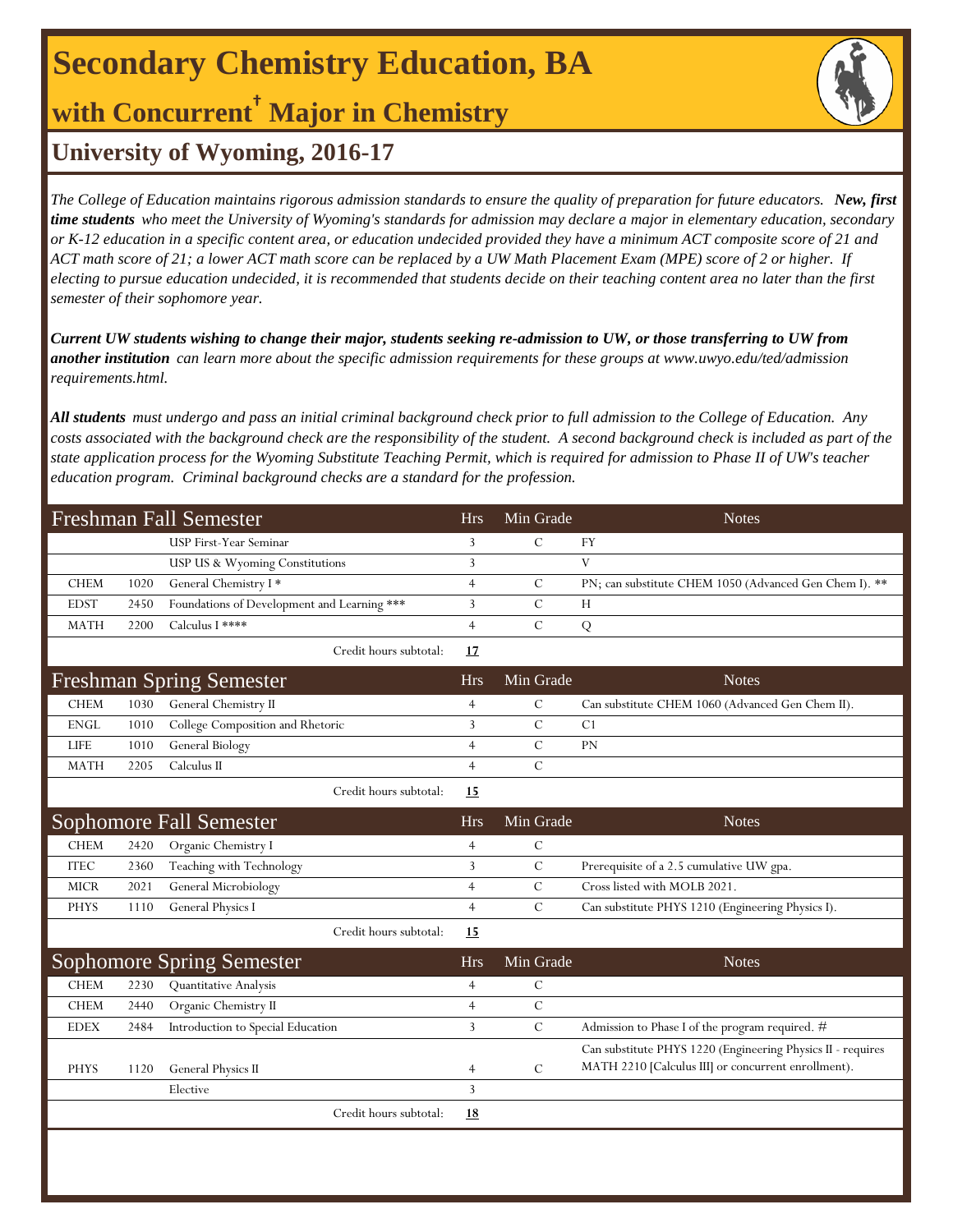# **Secondary Chemistry Education, BA**

## **with Concurrent† Major in Chemistry**



### **University of Wyoming, 2016-17**

|             |      | <b>Junior Fall Semester</b>             | <b>Hrs</b>     | Min Grade     | <b>Notes</b>                                                              |
|-------------|------|-----------------------------------------|----------------|---------------|---------------------------------------------------------------------------|
| <b>CHEM</b> | 3550 | Physical Chemistry for Life Sciences    | 3              | C             | Can substitute CHEM 4507 (Physical Chemistry I).                          |
| <b>CHEM</b> | 4100 | Inorganic Chemistry Laboratory          | $\overline{2}$ | $\mathcal{C}$ |                                                                           |
| <b>CHEM</b> | 4110 | Introductory Inorganic Chemistry        | 3              | $\mathcal{C}$ |                                                                           |
| <b>EDST</b> | 2480 | Diversity and the Politics of Schooling | $\overline{4}$ | $\mathcal{C}$ | H; admission to Phase I of the program required. #                        |
|             |      | <b>Upper Division Elective</b>          | 3              |               |                                                                           |
|             |      | Credit hours subtotal:                  | <u>15</u>      |               |                                                                           |
|             |      | <b>Junior Spring Semester</b>           | Hrs            | Min Grade     | <b>Notes</b>                                                              |
| <b>CHEM</b> | 4400 | <b>Biological Chemistry</b>             | 3              | $\mathsf{C}$  | Can substitute MOLB 3610 (Prin of Biochemistry).                          |
| <b>EDST</b> | 3000 | Teacher as Practitioner                 | 6              | $\mathcal{C}$ | C2; admission to Phase II of the program required. $#$                    |
| <b>EDST</b> | 3550 | <b>Educational Assessment</b>           | $\overline{2}$ | $\mathcal{C}$ | Prerequisite of a 2.75 cumulative UW gpa.                                 |
| <b>STAT</b> | 2050 | <b>Fundamentals of Statistics</b>       | $\overline{4}$ | $\mathcal{C}$ |                                                                           |
|             |      | Credit hours subtotal:                  | <u>15</u>      |               |                                                                           |
|             |      | <b>Senior Fall Semester</b>             | <b>Hrs</b>     | Min Grade     | <b>Notes</b>                                                              |
| <b>EDSE</b> | 3275 | Methods I: Secondary Science Education  | 3              | $\mathcal{C}$ | Admission to Phase IIIa of the program required. #                        |
| <b>EDSE</b> | 4275 | Methods II: Secondary Science Education | $\overline{4}$ | $\mathcal{C}$ | C3; admission to Phase IIIa of the program required. #                    |
|             |      | LIFE/MOLB Upper Division Electives      | 6              | $\mathcal{C}$ |                                                                           |
|             |      | <b>Upper Division Elective</b>          | 3              |               |                                                                           |
|             |      | Credit hours subtotal:                  | <u>16</u>      |               |                                                                           |
|             |      | <b>Senior Spring Semester</b>           | <b>Hrs</b>     | Min Grade     | <b>Notes</b>                                                              |
| <b>EDSE</b> | 4500 | Residency in Teaching                   | 15             | S             | Admission to Phase IIIb of the program required; offered S/U<br>only. $#$ |
|             |      | Credit hours subtotal:                  | 15             |               |                                                                           |
|             |      | <b>TOTAL CREDIT HOURS:</b>              | 126            |               |                                                                           |

This is a guide for course work in the major; actual course sequence may vary by student. Please refer to the online student degree evaluation, and consult with an academic advisor. • Not all courses are offered every semester and some electives may have prerequisites. Students should review the course descriptions in the *University Catalog* and consult with their academic advisor to plan accordingly.

#### **University of Wyoming requirements:**

Students must have a minimum cumulative GPA of 2.0 to graduate. • Students must complete 42 hours of upper division (3000-level or above) coursework, 30 of which must be from the University of Wyoming. • Courses must be taken for a letter grade unless offered only for S/U. • University Studies Program (USP) Human Culture (H) and Physical & Natural World (PN) courses must be taken outside of the major subject, but can be cross-listed with the major.

### **College of Education requirements:**

This plan assumes student college readiness. Students should be able to start taking 1000-level courses the first semester of college. • All professional education courses must be completed with a grade of C or higher. Grades of C- or lower will not satisfy this requirement.